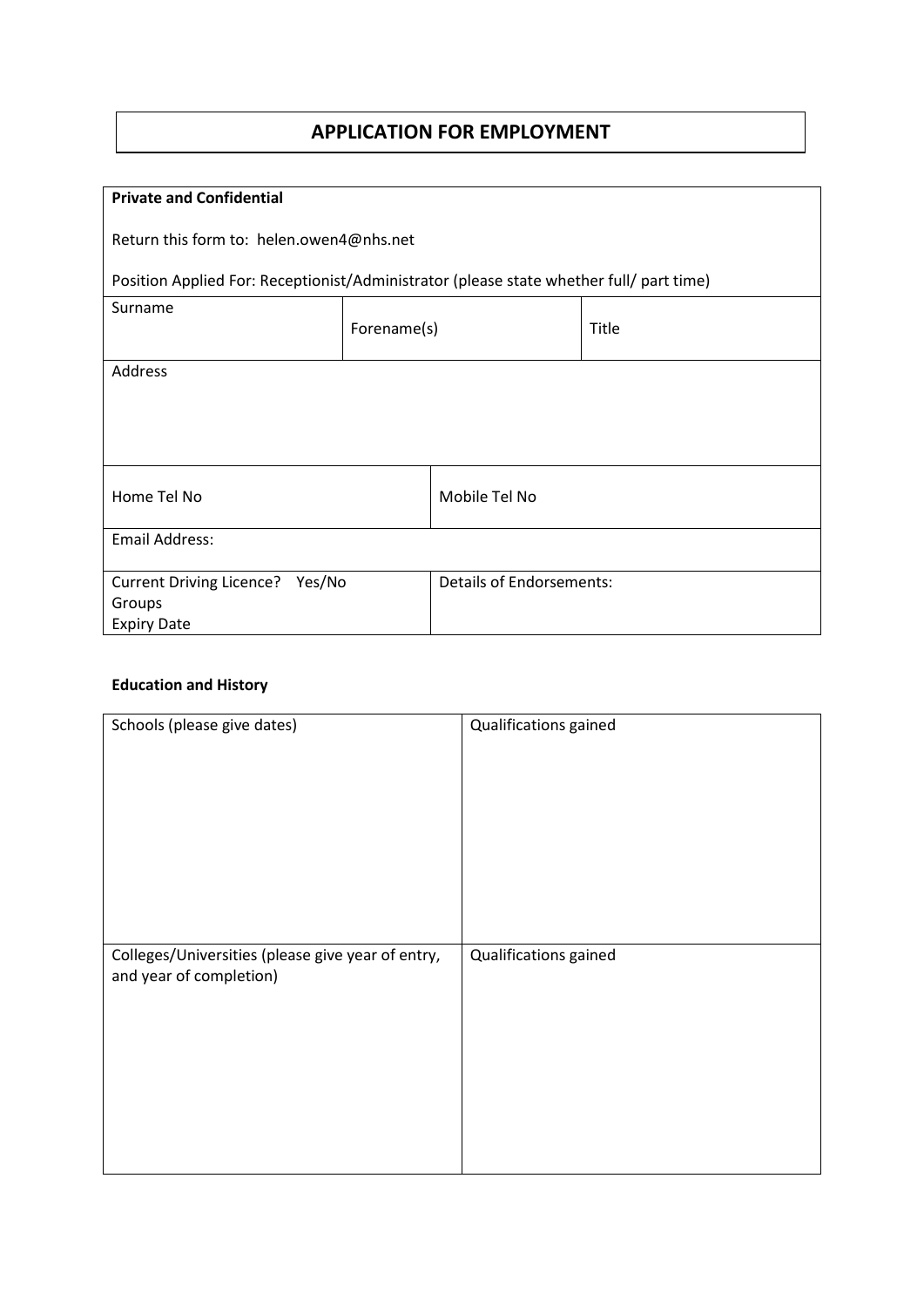| Other Training (please give dates and length of course) |  |  |
|---------------------------------------------------------|--|--|
|                                                         |  |  |
|                                                         |  |  |
|                                                         |  |  |
|                                                         |  |  |
|                                                         |  |  |
|                                                         |  |  |

## **Employment History**

| Name and                         | Job Title (Please include           | From/To | Start/Finish | Reason for |
|----------------------------------|-------------------------------------|---------|--------------|------------|
| Address of                       | <b>Responsibilities and Duties)</b> |         | Salary       | Leaving    |
| Employer                         |                                     |         |              |            |
|                                  |                                     |         |              |            |
|                                  |                                     |         |              |            |
|                                  |                                     |         |              |            |
|                                  |                                     |         |              |            |
|                                  |                                     |         |              |            |
|                                  |                                     |         |              |            |
|                                  |                                     |         |              |            |
|                                  |                                     |         |              |            |
|                                  |                                     |         |              |            |
|                                  |                                     |         |              |            |
|                                  |                                     |         |              |            |
|                                  |                                     |         |              |            |
|                                  |                                     |         |              |            |
|                                  |                                     |         |              |            |
|                                  |                                     |         |              |            |
|                                  |                                     |         |              |            |
|                                  |                                     |         |              |            |
|                                  |                                     |         |              |            |
|                                  |                                     |         |              |            |
|                                  |                                     |         |              |            |
|                                  |                                     |         |              |            |
|                                  |                                     |         |              |            |
|                                  |                                     |         |              |            |
|                                  |                                     |         |              |            |
|                                  |                                     |         |              |            |
|                                  |                                     |         |              |            |
|                                  |                                     |         |              |            |
| Notice required in current post: |                                     |         |              |            |
|                                  |                                     |         |              |            |
|                                  |                                     |         |              |            |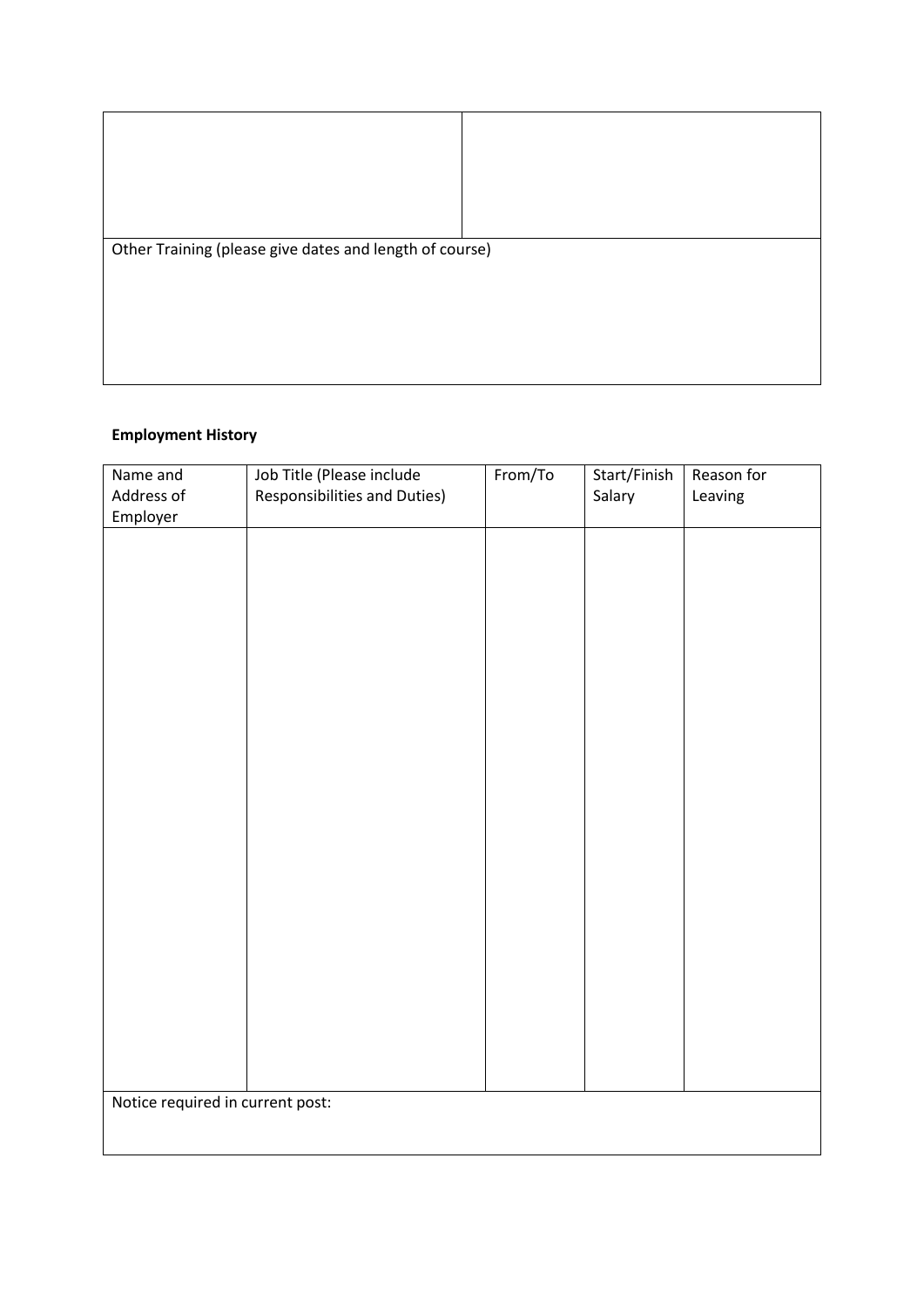#### **References**

Please note here the names and addresses of two persons from whom we may obtain both character and work experience references. Please do not give DAS staff members as referees.

| 1.             | 2.                    |
|----------------|-----------------------|
| Name:          | Name:                 |
| Address:       | Address:              |
|                |                       |
|                |                       |
|                |                       |
| Tel No:        | Tel No:               |
| Email Address: | <b>Email Address:</b> |
|                |                       |

#### **Other Employment**

Please note any other employment you would continue with if you were to be successful in obtaining this position

#### **Leisure**

Please note here your leisure interests, sports and hobbies, other pastimes etc.

#### **Criminal Record**

Please state any criminal convictions, including those 'spent' under Rehabilitation of Offenders Act 1974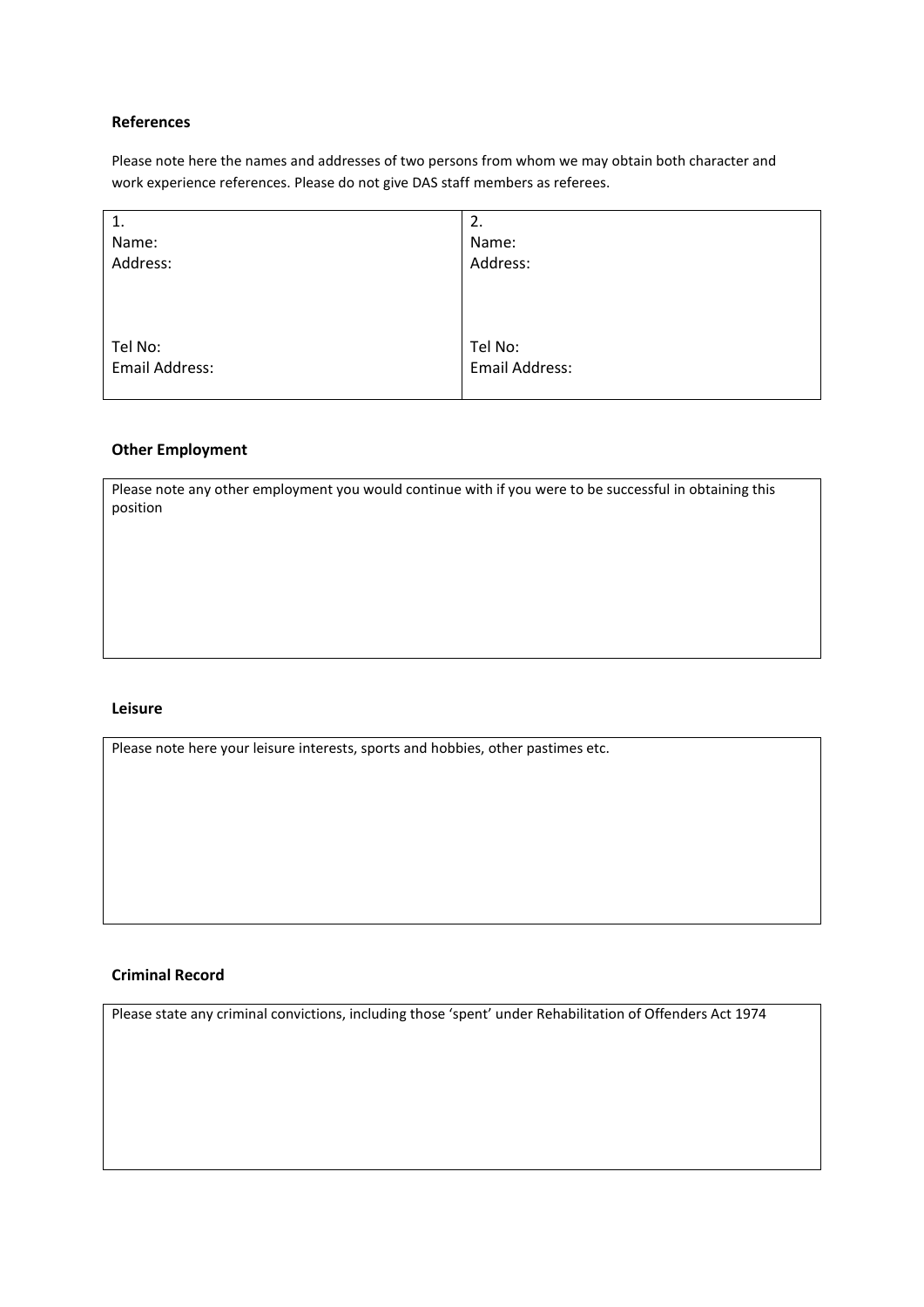#### **General Comments**

Please use this section to give information about what you feel you would bring to the post. You may want to highlight your previous experience, and evidence the ways in which you met the personal specification. *Responses to this section will form a large part of the selection process.*